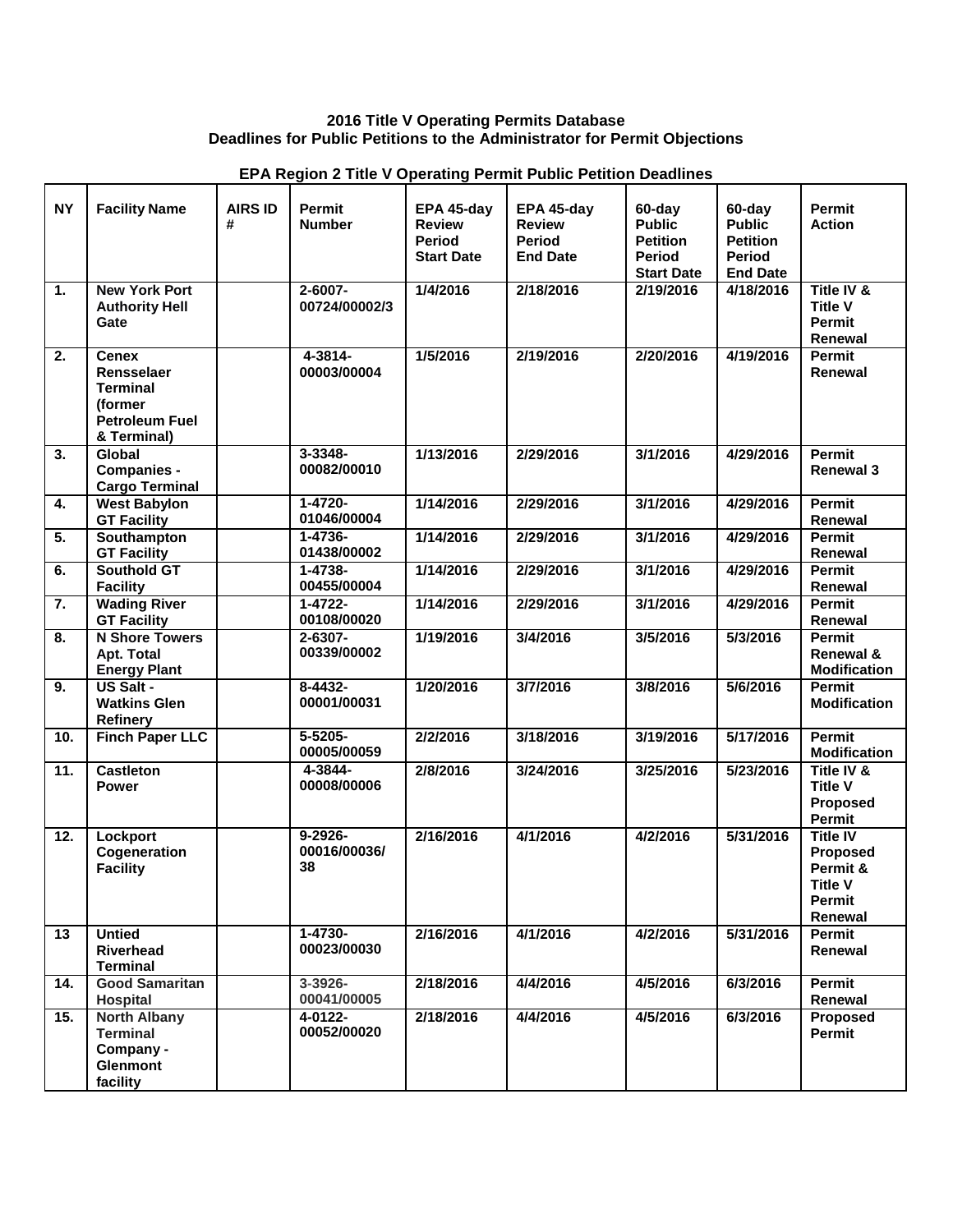| 16.               | Global<br><b>Companies -</b><br><b>North Terminal</b>                                                | $3 - 3348 -$<br>00087/00005   | 2/19/2016 | 4/4/2016  | 4/5/2016  | 6/3/2016  | <b>Permit</b><br><b>Renewal 3</b>                        |
|-------------------|------------------------------------------------------------------------------------------------------|-------------------------------|-----------|-----------|-----------|-----------|----------------------------------------------------------|
| 17.               | <b>New York Power</b><br><b>Authority Vernon</b><br><b>Blvd. Plant</b>                               | $2 - 6304 -$<br>01377/00002/3 | 2/29/2016 | 4/14/2016 | 4/15/2016 | 6/13/2016 | Title IV &<br><b>Title V</b><br><b>Permit</b><br>Renewal |
| 18.               | <b>Rockefeller</b><br><b>University</b>                                                              | 2-6204-<br>00118/00005        | 2/29/2016 | 4/14/2016 | 4/15/2016 | 6/13/2016 | <b>Permit</b><br><b>Renewal 2</b>                        |
| 19.               | <b>Mason Industries</b>                                                                              | $1 - 4728 -$<br>01128/00009   | 2/29/2016 | 4/14/2016 | 4/15/2016 | 6/13/2016 | Proposed<br>Permit                                       |
| 20.               | <b>EF Barrett Power</b><br><b>Station</b>                                                            | 1-2820-<br>00553/00025        | 3/1/2016  | 4/15/2016 | 4/16/2016 | 6/14/2016 | Title IV &<br><b>Title V</b><br><b>Permit</b><br>Renewal |
| $\overline{21}$ . | <b>East Hampton GT</b><br><b>Facility</b>                                                            | $1 - 4724 -$<br>00345/00004   | 3/1/2016  | 4/15/2016 | 4/16/2016 | 6/14/2016 | <b>Permit</b><br>Renewal                                 |
| 22.               | <b>Athens</b><br><b>Generating Plant</b>                                                             | 4-1922-<br>00055/00005        | 3/1/2016  | 4/15/2016 | 4/16/2016 | 6/14/2016 | Permit<br>Renewal                                        |
| 23                | <b>VanDeMark</b><br>Chemical Inc.                                                                    | 9-2909-<br>00107/00001        | 3/3/2016  | 4/18/2016 | 4/19/2016 | 6/17/2016 | Permit<br>Renewal                                        |
| 24.               | Globe<br><b>Metallurgical Inc</b>                                                                    | $9 - 2911 -$<br>00078/00009   | 3/4/2016  | 4/18/2016 | 4/19/2016 | 6/17/2016 | <b>Proposed</b><br>Permit                                |
| 25.               | <b>Valhalla Campus</b><br>(Grasslands)                                                               | $3 - 5534 -$<br>00189/00001   | 3/7/2016  | 4/21/2016 | 4/22/2016 | 6/20/2016 | Permit<br><b>Renewal 3</b>                               |
| 26.               | Par<br><b>Pharmaceuticals</b><br>Inc.                                                                | 3-3926-<br>00134/00054        | 3/7/2016  | 4/21/2016 | 4/22/2016 | 6/20/2016 | Permit<br><b>Renewal 3</b>                               |
| 27.               | <b>Chemung County</b><br>Landfill                                                                    | 8-0728-<br>00004/00017        | 3/8/2016  | 4/22/2016 | 4/23/2016 | 6/21/2016 | Permit<br><b>Modification</b><br>& Renewal               |
| 28.               | Sithe/<br>Independence<br>Power Partners,<br><b>LP</b>                                               | 7-3556-<br>00040/00026        | 3/11/2016 | 4/25/2016 | 4/26/2016 | 6/24/2016 | Permit<br><b>Modification</b>                            |
| 29.               | <b>Corning</b><br>Incorporated -<br><b>Corning Diesel</b><br><b>Manufacturing</b><br><b>Facility</b> | 8-4642-<br>00108/00002        | 3/11/2016 | 4/25/2016 | 4/26/2016 | 6/24/2016 | <b>Permit</b><br>Renewal                                 |
| 30                | <b>Oneida County</b><br><b>Water Pollution</b><br><b>Control Plant</b>                               | $6 - 3016 -$<br>00048/00011   | 3/11/2016 | 4/25/2016 | 4/26/2016 | 6/24/2016 | Proposed<br>Permit                                       |
| 31.               | <b>Crucible</b><br><b>Industries LLC/</b><br><b>Crucible</b><br><b>Industries</b>                    | 7-3132-<br>00007/00028        | 3/14/2016 | 4/28/2016 | 4/29/2016 | 6/27/2016 | Proposed<br>Permit                                       |
| 32.               | <b>Innovative Energy</b><br><b>Systems - Colonie</b><br><b>Facility</b>                              | 4-0126-<br>00602/00001        | 3/15/2016 | 4/29/2016 | 4/30/2016 | 6/28/2016 | <b>Permit</b><br><b>Renewal 2</b>                        |
| 33.               | <b>Dominion</b><br><b>Transmission Inc.</b>                                                          | $6 - 2126 -$<br>00037/00025   | 3/29/2016 | 5/13/2016 | 5/14/2016 | 7/12/2016 | Proposed<br>Permit                                       |
| 34.               | <b>Montefiore</b><br><b>Medical Center</b>                                                           | 2-6002-<br>00105/00002        | 4/4/2016  | 5/19/2016 | 5/20/2015 | 7/18/2016 | Permit<br><b>Renewal 3</b>                               |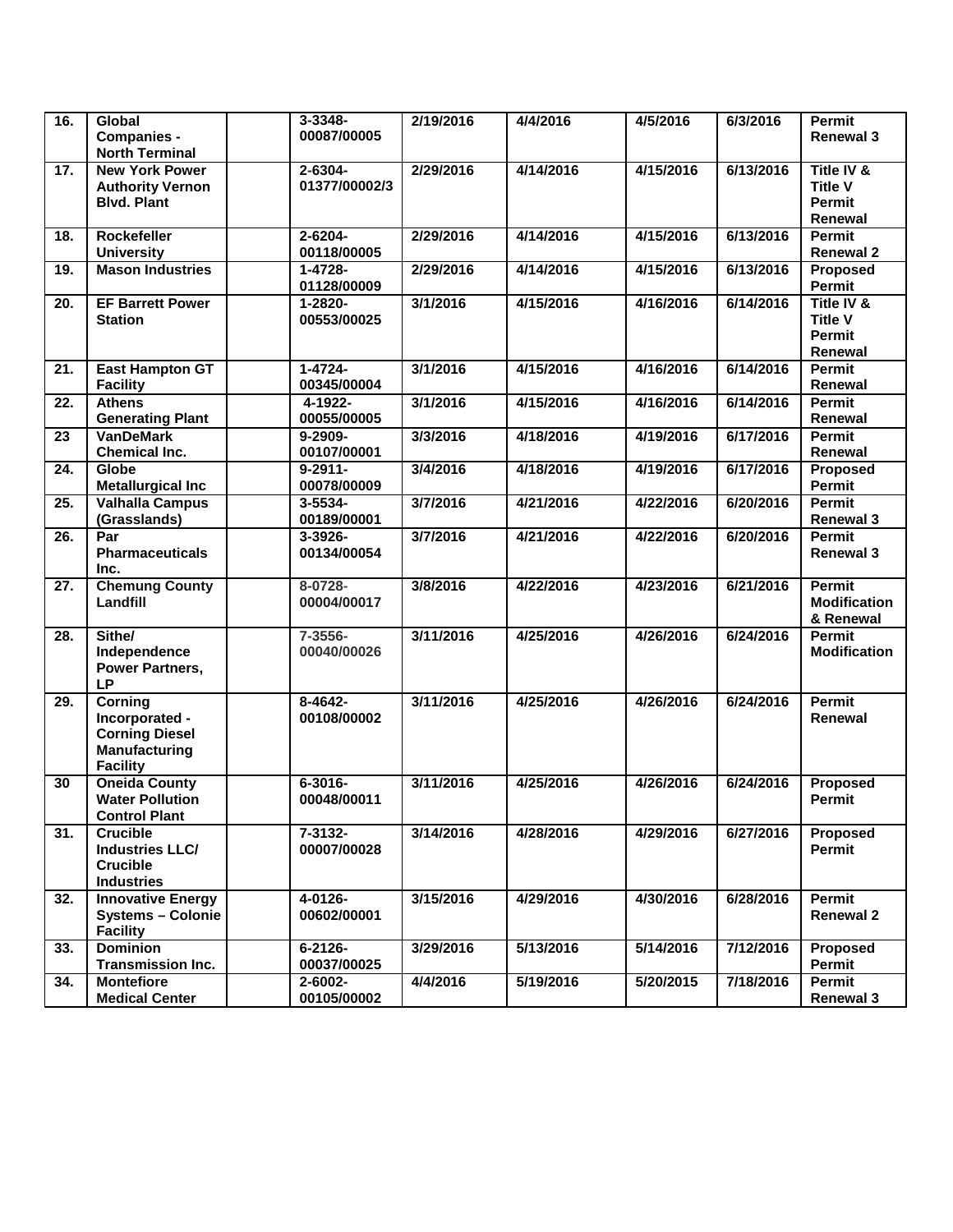| 35.               | <b>Brooklyn Navy</b><br>Yard<br>Cogeneration<br>Plant                                          | $2 - 6101 -$<br>00185/00008 | 4/5/2016  | 5/20/2016 | 5/21/2016 | 7/19/2016 | Permit<br>Renewal &<br><b>Modification</b><br>$\boldsymbol{2}$    |
|-------------------|------------------------------------------------------------------------------------------------|-----------------------------|-----------|-----------|-----------|-----------|-------------------------------------------------------------------|
| 36                | <b>Kinder Morgan</b><br><b>Liquids Terminal</b><br>LLC-Brooklyn<br><b>Terminal</b>             | $2 - 6101 -$<br>00055/00021 | 4/5/2016  | 5/20/2016 | 5/21/2016 | 7/19/2016 | <b>Permit</b><br><b>Renewal 3</b>                                 |
| 37.               | SI Group, Inc. -<br>Rotterdam<br><b>Junction Facility</b>                                      | 4-4228-<br>00056/0046       | 4/11/2016 | 5/26/2016 | 5/27/2016 | 7/25/2016 | Permit<br>Renewal &<br><b>Modification</b>                        |
| 38.               | <b>Spear USA</b>                                                                               | 7-3504-<br>00012/00023      | 4/11/2016 | 5/26/2016 | 5/27/2016 | 7/25/2016 | Permit<br>Renewal                                                 |
| 39.               | <b>Rochdale Village</b><br>Inc.                                                                | 2-6307-<br>0027300001       | 4/12/2016 | 5/27/2016 | 5/28/2016 | 7/26/2016 | <b>Permit</b><br><b>Renewal 3</b>                                 |
| 40.               | <b>SREC Bath</b><br><b>LFGTE Facility</b>                                                      | 8-4624-<br>00159/00001      | 4/15/2016 | 5/31/2016 | 6/1/2016  | 8/1/2016  | Permit<br>Renewal                                                 |
| 41.               | <b>Riverbay Corp.</b><br><b>Co-op City</b>                                                     | 2-6003-<br>00038/00008      | 4/18/2016 | 6/2/2016  | 6/3/2016  | 8/1/2016  | <b>Permit</b><br>Renewal &<br><b>Modification</b><br>$\mathbf{2}$ |
| 42.               | <b>TGP Compressor</b><br><b>Station 237</b>                                                    | 8-3234-<br>00013/00011      | 4/19/2016 | 6/3/2016  | 6/4/2016  | 8/2/2016  | <b>Permit</b><br>Renewal                                          |
| 43.               | <b>Metaullics</b><br><b>Systems Division</b><br>of Pyrotek Inc.                                | $9 - 2940 -$<br>00030/02001 | 4/20/2016 | 6/6/2016  | 6/7/2016  | 8/5/2016  | Permit<br>Renewal                                                 |
| 44.               | American<br><b>Technical</b><br><b>Ceramics</b>                                                | $1 - 4726 -$<br>00009/00019 | 4/25/2016 | 6/9/2016  | 6/10/2016 | 8/8/2016  | <b>Proposed</b><br><b>Permit</b>                                  |
| 45.               | <b>Nassau Energy</b><br><b>LLC</b>                                                             | 1-2820-<br>01015/00009      | 4/29/2016 | 6/13/2016 | 6/14/2016 | 8/12/2016 | Permit<br>Renewal                                                 |
| 46.               | Chemprene Inc.                                                                                 | 3-1302-<br>00017/00017      | 5/2/2016  | 6/16/2016 | 6/17/2016 | 8/15/2016 | Permit<br><b>Renewal 3</b>                                        |
| 47.               | <b>Freeport Power</b><br>Plant #1                                                              | 1-2820-<br>0357/00003       | 5/9/2016  | 6/23/2016 | 6/24/2016 | 8/22/2016 | Permit<br>Renewal                                                 |
| 48.               | <b>WM Oneida</b><br><b>Herkimer</b><br>Renewable<br><b>Energy</b>                              | 6-3024-<br>00025/00001      | 5/12/2016 | 6/27/2016 | 6/28/2016 | 8/26/2016 | Proposed<br><b>Permit</b>                                         |
| 49.               | <b>Finch Waste Co</b><br><b>LLC - Finch</b><br><b>Municipal Solid</b><br><b>Waste Facility</b> | $5 - 4146 -$<br>00018/00009 | 5/16/2016 | 6/30/2016 | 7/1/2016  | 8/29/2016 | <b>Proposed</b><br><b>Permit</b>                                  |
| 50.               | <b>Starrett City</b><br><b>Power Plant</b>                                                     | 2-6105-<br>00263/00008      | 5/16/2016 | 6/30/2016 | 7/1/2016  | 8/29/2016 | Permit<br><b>Renewal 3</b>                                        |
| $\overline{51}$ . | Covanta<br>Hempstead-<br><b>Resource</b><br><b>Recovery Facility</b>                           | 1-2820-<br>01727/00028      | 5/23/2016 | 7/7/2016  | 7/8/2016  | 9/6/2016  | Permit<br>Renewal                                                 |
| 52.               | <b>Saranac Power</b><br><b>Partners</b><br>Cogeneration                                        | 5-0942-<br>00106/00018      | 5/23/2016 | 7/7/2016  | 7/8/2016  | 9/6/2016  | Proposed<br>Permit                                                |
| 53.               | <b>Alliance Energy-</b><br><b>Shoemaker Gas</b><br><b>Turbine Facility</b>                     | 3-3309-<br>00040/00004      | 5/27/2016 | 7/11/2016 | 7/12/2016 | 9/9/2016  | Permit<br><b>Renewal 3</b>                                        |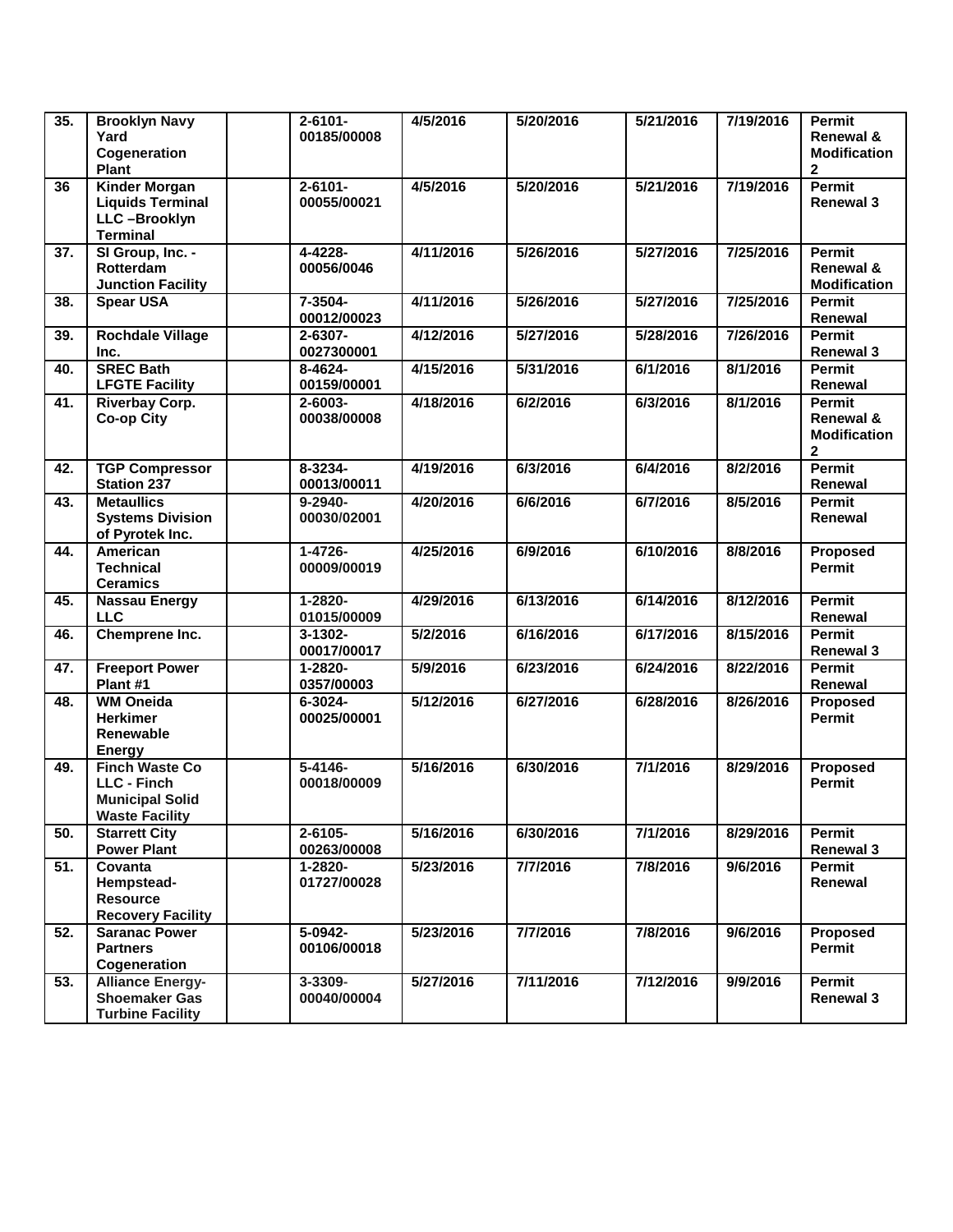| 54.               | <b>Alliance Energy-</b><br><b>Hillburn Gas</b><br><b>Turbine Facility</b>    | 3-3926-<br>00059/00003            | 5/27/2016 | 7/11/2016  | 7/12/2016  | 9/9/2016   | <b>Permit</b><br><b>Renewal 3</b>                         |
|-------------------|------------------------------------------------------------------------------|-----------------------------------|-----------|------------|------------|------------|-----------------------------------------------------------|
| 55.               | <b>Freeport Power</b><br>Plant #2                                            | 1-2820-<br>00358/00002            | 6/1/2016  | 7/18/2016  | 7/19/2016  | 9/16/2016  | <b>Permit</b><br>Renewal                                  |
| 56.               | Von Roll USA,<br>Inc. - Rotterdam<br><b>Junction Facility</b>                | 4-4228-<br>00076/00117            | 6/6/2016  | 7/21/2016  | 7/22/2016  | 9/19/2016  | Permit<br><b>Modification</b>                             |
| $\overline{57}$ . | <b>Transcontinental</b><br><b>Ultra Flex Inc.</b>                            | 2-6105-<br>00149/00006            | 6/7/2016  | 7/22/2016  | 7/23/2016  | 9/20/2016  | <b>Permit</b><br><b>Renewal 3</b>                         |
| 58.               | <b>Parkchester</b><br><b>South</b><br>Condominium                            | 2-6005-<br>00139/00002            | 6/7/2016  | 7/22/2016  | 7/23/2016  | 9/20/2016  | Permit<br><b>Renewal 3</b>                                |
| 59.               | Indeck-Oswego<br><b>Energy Center</b>                                        | $7 - 3512 -$<br>00005/00006       | 6/9/2016  | 7/25/2016  | 7/26/2016  | 9/23/2016  | <b>Permit</b><br><b>Modification</b>                      |
| 60.               | <b>General Electric</b><br><b>Steam Turbine</b><br><b>Generator Facility</b> | 4-4215-<br>00054/00173            | 7/11/2016 | 8/25/2016  | 8/26/2016  | 10/24/2016 | Permit<br><b>Modification</b>                             |
| 61.               | <b>Bird Island Sewer</b><br><b>Treatment Plant</b>                           | 9-1402-<br>00154/00007            | 7/11/2016 | 8/25/2016  | 8/26/2016  | 10/24/2016 | <b>Permit</b><br>Renewal                                  |
| 62.               | <b>Nucor Steel</b><br>Auburn Inc.                                            | 7-0501-<br>00044/00007            | 7/22/2016 | 9/6/2016   | 9/7/2016   | 11/7/2016  | Permit<br><b>Modification</b>                             |
| 63.               | <b>Maimonides</b><br><b>Medical Center</b>                                   | 2-6103-<br>00760/00002            | 7/26/2016 | 9/9/2016   | 9/10/2016  | 11/8/2016  | <b>Permit</b><br><b>Renewal 3</b>                         |
| 64.               | <b>Big Six Tower,</b><br>Inc.                                                | $2 - 6304 -$<br>00404/00004       | 8/1/2016  | 9/15/2016  | 9/16/2016  | 11/14/2016 | Permit<br><b>Renewal 2</b>                                |
| 65.               | <b>Seneca Power</b><br><b>Partners</b>                                       | 8-1802-<br>00045/00025            | 8/8/2016  | 9/22/2016  | 9/23/2016  | 11/21/2016 | Title IV &<br><b>Title V</b><br><b>Permit</b><br>Renewal  |
| 66.               | <b>Owens Corning</b>                                                         | 4-0122-<br>00004/00039            | 8/10/2016 | 9/26/2016  | 9/27/2016  | 11/25/2016 | <b>Permit</b><br>Renewal                                  |
| 67.               | <b>Brooklyn Navy</b><br>Yard<br>Cogeneration<br>Plant                        | $2 - 6101 -$<br>00185/00008       | 8/15/2016 | 9/29/2016  | 9/30/2016  | 11/28/2016 | <b>Permit</b><br>Renewal 2 &<br><b>Modification</b><br>3  |
| 68.               | <b>Dutchess CO.</b><br><b>Resource</b><br><b>Recovery Facility</b>           | $3 - 1346 -$<br>00019/00013       | 8/17/2016 | 10/3/2016  | 10/4/2016  | 12/2/2016  | <b>Permit</b><br><b>Renewal 3</b>                         |
| 69.               | Greenidge<br>Generating<br>Station -<br>Greenidge<br><b>Generation, LLC</b>  | 8-5736-<br>00004/00016/<br>000017 | 8/17/2016 | 10/3/2016  | 10/4/2016  | 12/2/2016  | Proposed<br>Title IV &<br><b>Title V</b><br><b>Permit</b> |
| 70.               | <b>North Albany</b><br>Terminal Co. -<br><b>Glenmont, NY</b>                 | 4-0122-<br>00052/00020            | 8/18/2016 | 10/3/2016  | 10/4/2016  | 12/2/2016  | Permit<br><b>Modification</b>                             |
| 71.               | <b>Nation Grid-Port</b><br>Jefferson Power<br><b>Station</b>                 | $1 - 4722 -$<br>00107/00025       | 8/30/2016 | 10/14/2016 | 10/15/2016 | 12/13/2016 | Title IV &<br><b>Title V</b><br>Permit<br>Renewal         |
| 72.               | <b>IIMAK</b><br>International<br><b>Imaging Materials</b><br>Inc.            | $9-1422-$<br>00093/00035          | 8/31/2016 | 10/17/2016 | 10/18/2016 | 12/16/2016 | Proposed<br>Permit                                        |
| 73.               | <b>Metal Container</b><br>Corp                                               | 3-3348-<br>00084/00131            | 9/06/2016 | 10/21/2016 | 10/22/2016 | 12/20/2016 | Permit<br><b>Renewal 3</b>                                |
| 74.               | <b>Arconic</b>                                                               | $6 - 4058 -$<br>00003/0036        | 9/12/2016 | 10/27/2016 | 10/28/2016 | 12/27/2016 | Proposed<br>Permit                                        |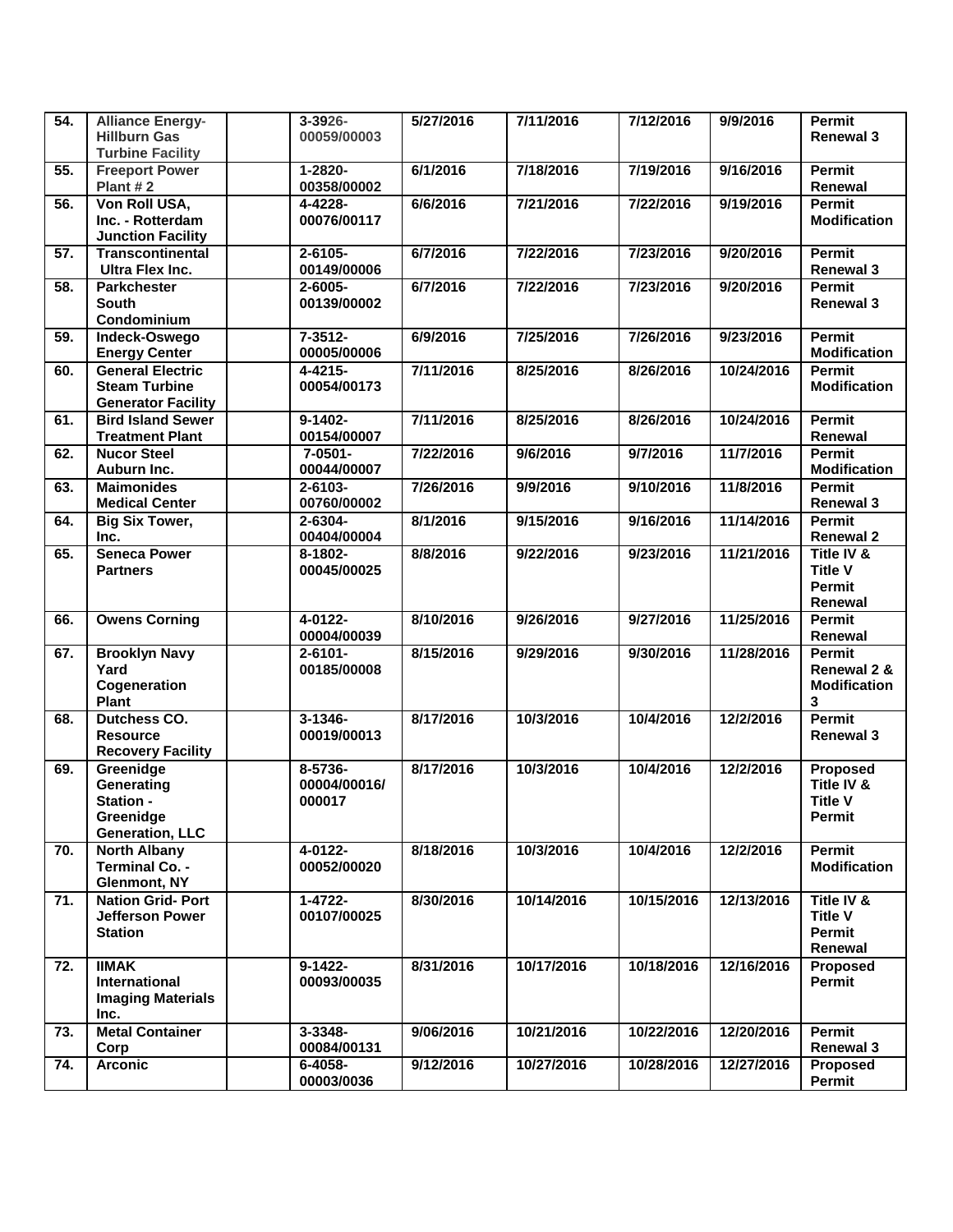| 75. | Alcoa USA Corp.                                                                   | 6-4058-<br>00178/0000                 | 9/12/2016  | 10/27/2016 | 10/28/2016 | 12/27/2016 | Proposed<br><b>Permit</b>                                                             |
|-----|-----------------------------------------------------------------------------------|---------------------------------------|------------|------------|------------|------------|---------------------------------------------------------------------------------------|
| 76. | <b>Finch Paper LLC</b>                                                            | 5-5205-<br>00005/00059                | 9/13/2016  | 10/28/2016 | 10/29/2016 | 12/27/2016 | Permit<br><b>Modification</b>                                                         |
| 77. | <b>Fortistar North</b><br>Tonawanda, Inc.                                         | $9 - 2912 -$<br>00059/00013/<br>00016 | 9/19/2016  | 11/3/2016  | 11/4/2016  | 1/3/2017   | <b>Title IV</b><br>Proposed<br>Permit &<br><b>Title V</b><br><b>Permit</b><br>Renewal |
| 78. | <b>Indeck-Yerkes</b><br><b>Energy Services</b>                                    | $9 - 1464 -$<br>00153/00004/<br>00006 | 9/23/2016  | 11/7/2016  | 11/8/2016  | 1/6/2017   | <b>Title IV</b><br><b>Permit</b><br>Renewal<br>Proposed<br>Permit &<br><b>Title V</b> |
| 79. | <b>Waste</b><br>Management -<br><b>High Acres</b><br>Landfill<br><b>Expansion</b> | 8-9908-<br>00162/00043                | 9/23/2016  | 11/7/2016  | 11/8/2016  | 1/6/2017   | Permit<br>Renewal &<br><b>Modification</b>                                            |
| 80. | <b>Steinway &amp; Sons</b>                                                        | $2 - 6301 -$<br>00005/00027           | 9/26/2016  | 11/10/2016 | 11/11/2016 | 1/9/2017   | Permit<br><b>Renewal 3</b>                                                            |
| 81. | <b>Bethlehem</b><br><b>Energy Center</b>                                          | 4-0122-<br>00044/00014                | 9/27/2016  | 11/14/2016 | 11/15/2016 | 1/13/2017  | <b>Permit</b><br><b>Modification</b>                                                  |
| 82. | <b>Sullivan County</b><br>Landfill                                                | 3-4846-<br>00079/00019                | 9/29/2016  | 11/14/2016 | 11/15/2016 | 1/13/2017  | Permit<br><b>Renewal 3</b>                                                            |
| 83. | <b>Roseton</b><br>Generating<br><b>Station</b>                                    | 3-3346-<br>00075/00008                | 10/14/2016 | 11/28/2016 | 11/29/2016 | 1/27/2017  | Permit<br><b>Renewal 3</b>                                                            |
| 84. | <b>Richard M Flynn</b><br><b>Power Plant</b>                                      | $1 - 4722 -$<br>00926/00006           | 10/18/2016 | 12/2/2016  | 12/3/2016  | 1/31/2017  | Title IV &<br><b>Title V</b><br>Proposed<br><b>Permit</b>                             |
| 85. | <b>Novelis</b><br>Corporation                                                     | $7 - 3556 -$<br>00001/00097           | 10/20/2016 | 12/5/2016  | 12/6/2016  | 2/3/2017   | Permit<br><b>Modification</b>                                                         |
| 86. | Wheelabrator<br><b>Westchester LP</b><br><b>Facility</b>                          | $3 - 5512 -$<br>00031/00014           | 10/25/2016 | 12/9/2016  | 12/10/2016 | 2/7/2017   | <b>Permit</b><br><b>Renewal 3</b>                                                     |
| 87. | <b>Finch Paper LLC</b>                                                            | 5-5205-<br>00005/00059                | 10/26/2016 | 12/12/2016 | 12/13/2016 | 2/10/2017  | <b>Permit</b><br>Renewal                                                              |
| 88. | <b>Walnut Packaging</b><br><b>Property</b>                                        | 1-4720-<br>01147/00007                | 10/28/2016 | 12/12/2016 | 12/13/2016 | 2/10/2017  | Permit<br><b>Modification</b>                                                         |
| 89. | <b>Lehigh Northeast</b><br><b>Cement Company</b>                                  | $5 - 5205 -$<br>00013/00058           | 11/2/2016  | 12/19/2016 | 12/20/2016 | 2/20/2017  | Permit<br>Renewal &<br><b>Modification</b>                                            |
| 90. | <b>Mill Seat Landfill</b>                                                         | 8-2648-<br>00014/00011                | 11/8/2016  | 12/23/2016 | 12/27/2016 | 2/27/2017  | Permit<br><b>Modification</b>                                                         |
| 91. | <b>Northeast Solite</b><br>Corporation                                            | $3 - 5148 -$<br>00084/00025           | 11/1/2016  | 12/19/2016 | 12/20/2016 | 2/20/2017  | Permit<br><b>Modification</b>                                                         |
| 92. | <b>ADCHEM Corp</b>                                                                | $1 - 4730 -$<br>00001/00011           | 9/15/2016  | 10/31/2016 | 11/1/2016  | 12/30/2016 | Permit<br>Renewal                                                                     |
| 93. | <b>EPIC PHARMA</b><br><b>LLC</b>                                                  | 2-6307-<br>00006/00014                | 11/21/2016 | 1/5/2017   | 1/6/2017   | 3/7/2017   | Permit<br>Renewal                                                                     |
| 94. | <b>Al Turi Landfill</b>                                                           | 3-3330-<br>00184/00002                | 11/21/2016 | 1/5/2017   | 1/6/2017   | 3/7/2017   | Permit<br>Renewal                                                                     |
| 95. | <b>New York Power</b><br><b>Authority</b>                                         | 1-4728-<br>03067/00003                | 12/12/2016 | 1/26/2017  | 1/27/2017  | 3/28/2017  | Permit<br>Renewal                                                                     |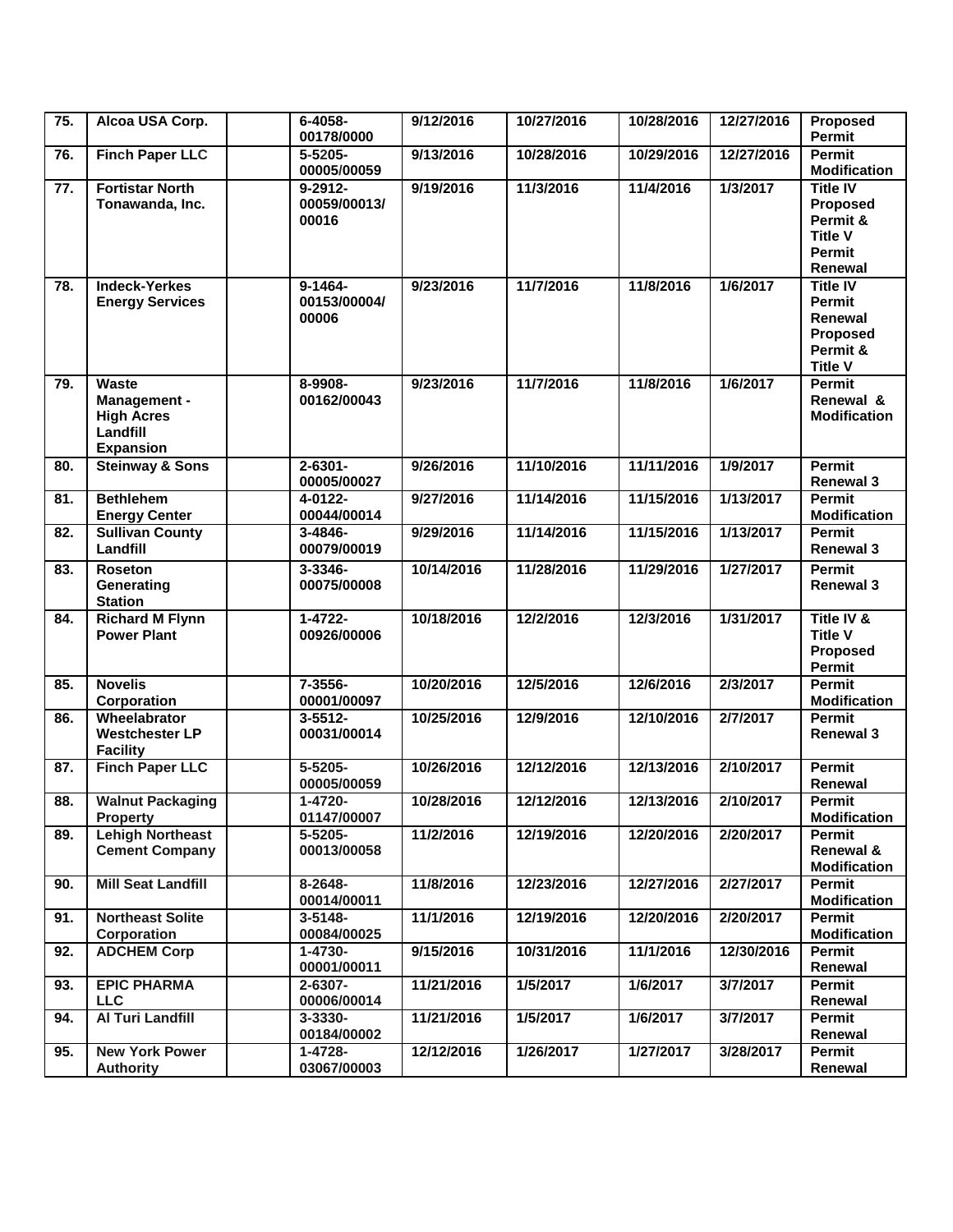| 96. | Village of<br><b>Rockville Centre</b><br><b>Power Plant</b> | $1 - 2820 -$<br>00753/00008 | 12/15/2016 | 1/30/2017 | 1/31/2017 | 4/3/2017  | <b>Permit</b><br><b>Modification</b> |
|-----|-------------------------------------------------------------|-----------------------------|------------|-----------|-----------|-----------|--------------------------------------|
| 97. | Guardian<br><b>Industries Corp.</b>                         | $8 - 3205 -$<br>00041/00013 | 12/30/2016 | 2/13/2017 | 2/14/2017 | 4/17/2017 | <b>Permit</b><br><b>Modification</b> |

**Total Permit Records =97**

 $\mathbf{r}$ 

┱

## **EPA Region 2 Title V Operating Permit Public Petition Deadlines**

| <b>NJ</b> | <b>Facility Name</b>                                                     | <b>AIRS</b><br>ID# | <b>Permit</b><br><b>Number</b> | EPA 45-day<br><b>Review</b><br>Period<br><b>Start Date</b> | EPA 45-day<br><b>Review</b><br><b>Period</b><br><b>End Date</b> | 60-day<br><b>Public</b><br><b>Petition</b><br>Period<br><b>Start</b><br><b>Date</b> | 60-day<br><b>Public</b><br><b>Petition</b><br><b>Period</b><br><b>End Date</b> | <b>Permit</b><br><b>Action</b>       |
|-----------|--------------------------------------------------------------------------|--------------------|--------------------------------|------------------------------------------------------------|-----------------------------------------------------------------|-------------------------------------------------------------------------------------|--------------------------------------------------------------------------------|--------------------------------------|
| 1.        | <b>Mickleton Energy</b><br><b>Center</b>                                 |                    | BOP150002                      | 1/7/2016                                                   | 2/22/2016                                                       | 2/23/2016                                                                           | 4/22/2016                                                                      | Permit<br>Renewal                    |
| 2.        | <b>Buckeye Perth</b><br><b>Amboy Terminal</b><br><b>LLC</b>              |                    | BOP140001                      | 1/11/2016                                                  | 2/25/2016                                                       | 2/26/2016                                                                           | 4/25/2016                                                                      | <b>Permit</b><br>Renewal             |
| 3.        | <b>Stockton</b><br><b>University</b>                                     |                    | BOP140001                      | 1/14/2016                                                  | 2/29/2016                                                       | 3/1/2016                                                                            | 4/29/2016                                                                      | Proposed<br><b>Permit</b>            |
| 4.        | <b>Saint Peter's</b><br><b>University Hospital</b>                       |                    | <b>BOP150001</b>               | 1/14/2016                                                  | 2/29/2016                                                       | 3/1/2016                                                                            | 4/29/2016                                                                      | Permit<br>Renewal                    |
| 5.        | <b>Montclair State</b><br><b>University</b>                              |                    | BOP150001                      | 1/14/2016                                                  | 2/29/2016                                                       | 3/1/2016                                                                            | 4/29/2016                                                                      | Permit<br><b>Modification</b>        |
| 6.        | <b>Stoney Brook</b><br>Regional<br>Sewerage<br><b>Authority</b>          |                    | <b>BOP130002</b>               | 1/15/2016                                                  | 2/29/2016                                                       | 3/1/2016                                                                            | 4/29/2016                                                                      | Permit<br>Renewal                    |
| 7.        | <b>Solvay Specialty Pol</b><br><b>USA LLC</b>                            |                    | <b>BOP140004</b>               | 1/20/2016                                                  | 3/7/2016                                                        | 3/8/2016                                                                            | 5/6/2016                                                                       | <b>Permit</b><br>Renewal             |
| 8.        | <b>Parsippany</b><br>Wastewater<br><b>Treatment Plant</b>                |                    | BOP130001                      | 1/28/2016                                                  | 3/14/2016                                                       | 3/15/2016                                                                           | 5/13/2016                                                                      | <b>Permit</b><br>Renewal             |
| 9.        | <b>Carney's Point</b><br><b>Generating Plant</b>                         |                    | <b>BOP150001</b>               | 1/28/2016                                                  | 3/14/2016                                                       | 3/15/2016                                                                           | 5/13/2016                                                                      | Permit<br><b>Modification</b>        |
| 10.       | <b>North Jersey</b><br><b>Energy</b><br>Associates,<br><b>Sayreville</b> |                    | <b>BOP150002</b>               | 2/4/2016                                                   | 3/21/2016                                                       | 3/22/2016                                                                           | 5/20/2016                                                                      | <b>Permit</b><br>Renewal             |
| 11.       | <b>PSEG Fossil LLC</b><br><b>Linden Generating</b><br><b>Station</b>     |                    | BOP150001                      | 2/12/2016                                                  | 3/28/2016                                                       | 3/29/2016                                                                           | 5/27/2016                                                                      | Permit<br><b>Modification</b>        |
| 12.       | <b>Mannington Mills,</b><br>Inc.                                         |                    | <b>BOP150001</b>               | 2/18/2016                                                  | 4/4/2016                                                        | 4/5/2016                                                                            | 6/3/2016                                                                       | Permit<br><b>Modification</b>        |
| 13.       | Avantor<br><b>Performance</b><br><b>Materials</b>                        |                    | BOP150004                      | 2/19/2016                                                  | 4/4/2016                                                        | 4/5/2016                                                                            | 6/3/2016                                                                       | <b>Permit</b><br><b>Modification</b> |
| 14.       | St Joseph's<br><b>Hospital and</b><br><b>Medical Center</b>              |                    | BOP150001                      | 2/25/2016                                                  | 4/11/2016                                                       | 4/12/2016                                                                           | 6/10/2016                                                                      | <b>Permit</b><br>Renewal             |
| 15.       | <b>Cumberland</b><br><b>Energy Center</b>                                |                    | <b>BOP150001</b>               | 3/1/2016                                                   | 4/15/2016                                                       | 4/16/2016                                                                           | 6/14/2016                                                                      | Permit<br><b>Modification</b>        |
| 16.       | <b>Motiva</b><br><b>Enterprises LLC</b>                                  |                    | BOP1590002                     | 3/3/2016                                                   | 4/18/2016                                                       | 4/19/2016                                                                           | 6/17/2016                                                                      | Permit<br><b>Modification</b>        |
| 17.       | <b>Logan Generating</b><br>Plant                                         |                    | BOP150001                      | 3/7/2016                                                   | 4/21/2016                                                       | 4/22/2016                                                                           | 6/20/2016                                                                      | Permit<br><b>Modification</b>        |
| 18.       | <b>PSEG Fossil LLC</b><br><b>Sewaren</b><br><b>Generating Station</b>    |                    | BOP150001                      | 3/10/2016                                                  | 4/25/2016                                                       | 4/26/2016                                                                           | 6/24/2016                                                                      | Permit<br><b>Modification</b>        |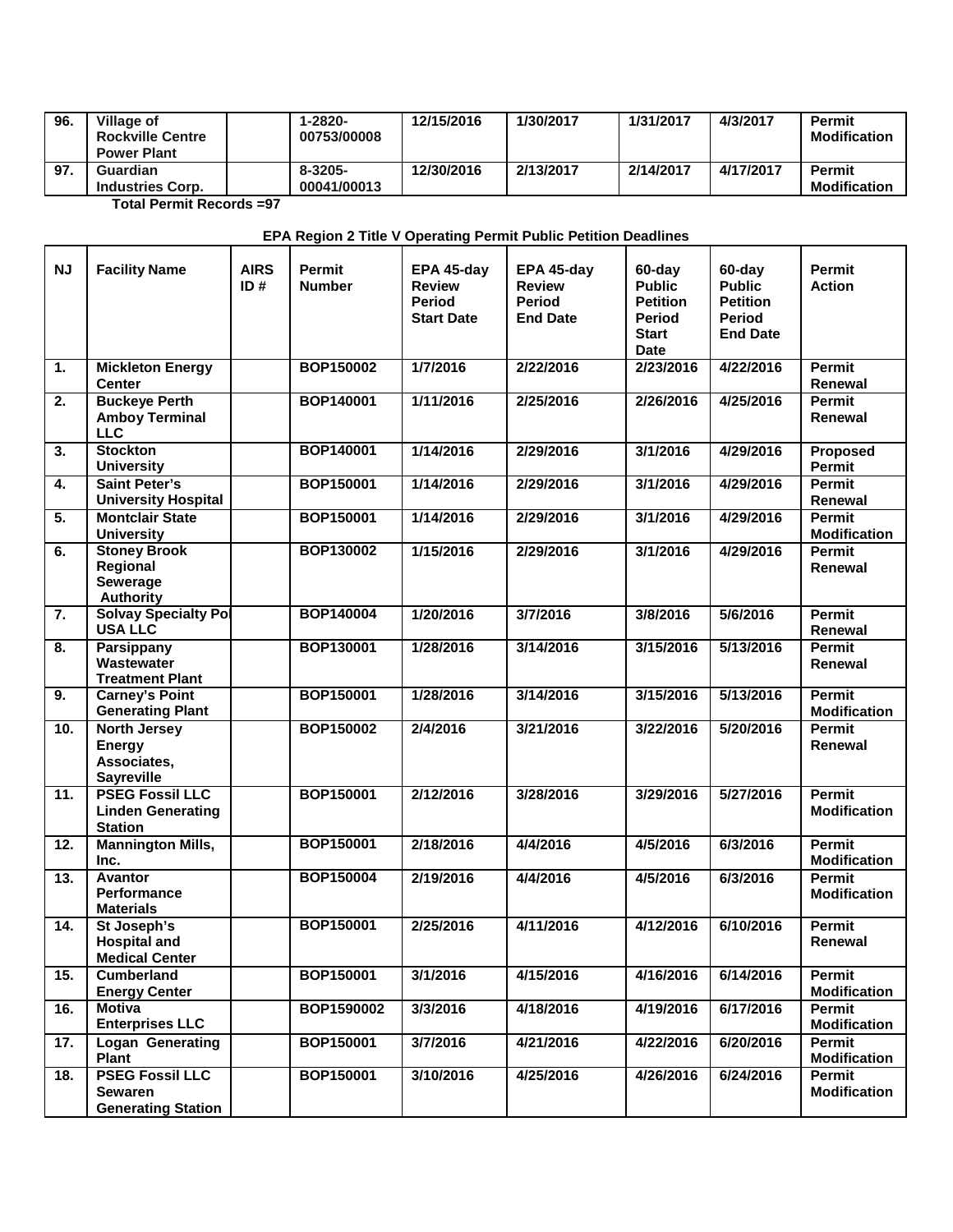| 19.               | <b>EFS Parlin</b><br><b>Holdings LLC</b>                                         | <b>BOP150001</b> | 3/10/2016 | 4/25/2016 | 4/26/2016 | 6/24/2016  | <b>Permit</b><br>Renewal             |
|-------------------|----------------------------------------------------------------------------------|------------------|-----------|-----------|-----------|------------|--------------------------------------|
| 20.               | <b>Buckeye Port</b><br><b>Reading Terminal,</b><br><b>LLC</b>                    | BOP150004        | 3/29/2016 | 5/13/2016 | 5/14/2016 | 7/12/2016  | Permit<br><b>Modification</b>        |
| $\overline{21}$ . | <b>NJDOC Bayside</b><br><b>State Prison</b>                                      | <b>BOP150001</b> | 3/29/2016 | 5/13/2016 | 5/14/2016 | 7/12/2016  | <b>Permit</b><br>Renewal             |
| 22.               | <b>Motiva Enterprises</b><br><b>LLC</b>                                          | BOP160001        | 4/18/2016 | 6/2/2016  | 6/3/2016  | 8/1/2016   | <b>Permit</b><br><b>Modification</b> |
| 23.               | <b>Mexichem</b><br><b>Specialty Resins</b><br>Inc.                               | BOP150002        | 4/25/2016 | 6/9/2016  | 6/10/2016 | 8/8/2016   | Permit<br><b>Modification</b>        |
| 24.               | <b>IMTT Bayonne</b>                                                              | BOP160002        | 4/25/2016 | 6/9/2016  | 6/10/2016 | 8/8/2016   | <b>Permit</b><br><b>Modification</b> |
| 25.               | <b>PSEG Fossil LLC</b><br><b>Edison Generating</b><br><b>Station</b>             | <b>BOP150001</b> | 4/28/2016 | 6/13/2016 | 6/14/2016 | 8/12/2016  | Permit<br>Renewal                    |
| 26.               | <b>ExxonMobil</b><br>Research &<br><b>Engineering</b><br>Company                 | <b>BOP160001</b> | 4/29/2016 | 6/13/2016 | 6/14/2016 | 8/12/2016  | Permit<br><b>Modification</b>        |
| 27.               | <b>Somerset Raritan</b><br><b>Valley Sewerage</b><br><b>Authority</b>            | BOP130001        | 5/10/2016 | 6/24/2016 | 6/25/2016 | 8/23/2016  | <b>Permit</b><br>Renewal             |
| $\overline{28}$ . | <b>Forked River</b><br><b>Power LLC</b>                                          | <b>BOP150002</b> | 5/11/2016 | 6/27/2016 | 6/28/2016 | 8/26/2016  | Permit<br>Renewal                    |
| 29.               | <b>Aleris Light Gauge</b><br>Products, Inc.                                      | BOP150001        | 5/16/2016 | 6/30/2016 | 7/1/2016  | 8/29/2016  | <b>Permit</b><br>Renewal             |
| 30.               | <b>Nestle USA</b>                                                                | BOP150002        | 5/19/2016 | 7/5/2016  | 7/6/2016  | 9/6/2016   | Permit<br><b>Modification</b>        |
| 31.               | <b>Phillips 66 Bayway</b><br><b>Refinery</b>                                     | BOP120011        | 5/23/2016 | 7/7/2016  | 7/8/2016  | 9/6/2016   | <b>Permit</b><br><b>Modification</b> |
| 32.               | <b>Novartis</b><br><b>Pharmaceuticals</b><br>Corporation                         | BOP140003        | 5/25/2016 | 711/2016  | 7/12/2016 | 9/9/2016   | Permit<br>Renewal                    |
| 33.               | <b>Marcal</b><br>Manufacturing<br><b>LLC</b>                                     | <b>BOP140002</b> | 5/26/2016 | 7/11/2016 | 7/12/2016 | 9/9/2016   | Permit<br>Renewal                    |
| 34                | <b>Burlington County</b><br><b>Resource</b><br><b>Recovery</b><br><b>Complex</b> | <b>BOP140001</b> | 5/27/2016 | 7/11/2016 | 7/12/2016 | 9/9/2016   | <b>Permit</b><br>Renewal             |
| 35.               | <b>Citgo Holding</b><br>Terminals, LLC.                                          | <b>BOP150002</b> | 5/31/2016 | 7/15/2016 | 7/16/2016 | 9/13/2016  | Permit<br>Renewal                    |
| 36.               | <b>Passaic Valley</b><br>Sewerage<br><b>Commission</b>                           | BOP140004        | 6/13/2016 | 7/28/2016 | 7/29/2016 | 9/26/2016  | Permit<br>Renewal                    |
| 37.               | <b>Silgan Containers</b><br>Corporation                                          | BOP160001        | 6/29/2016 | 8/15/2016 | 8/16/2016 | 10/14/2016 | <b>Permit</b><br><b>Modification</b> |
| 38.               | <b>Bristol Myers</b><br>Squibb Inc.                                              | BOP150001        | 7/6/2016  | 8/22/2016 | 8/23/2016 | 10/21/2016 | Permit<br>Renewal                    |
| 39                | 87th Air Base<br>Wing (ABW)                                                      | BOP150003        | 7/7/2016  | 8/22/2016 | 8/23/2016 | 10/21/2016 | <b>Permit</b><br>Renewal             |
| 40.               | <b>Joint Base</b><br>McGuire-Dix-<br>Lakehurst                                   | BOP150001        | 7/11/2016 | 8/25/2016 | 8/26/2016 | 10/24/2016 | Permit<br><b>Modification</b>        |
| 41.               | <b>Bayonne Energy</b><br><b>Center</b>                                           | BOP150001        | 7/11/2016 | 8/25/2016 | 8/26/2016 | 10/24/2016 | Permit<br><b>Modification</b>        |
| 42.               | <b>Salem County</b><br><b>Solid Waste</b><br><b>Facility</b>                     | BOP150001        | 7/11/2016 | 8/25/2016 | 8/26/2016 | 10/24/2016 | Permit<br>Renewal                    |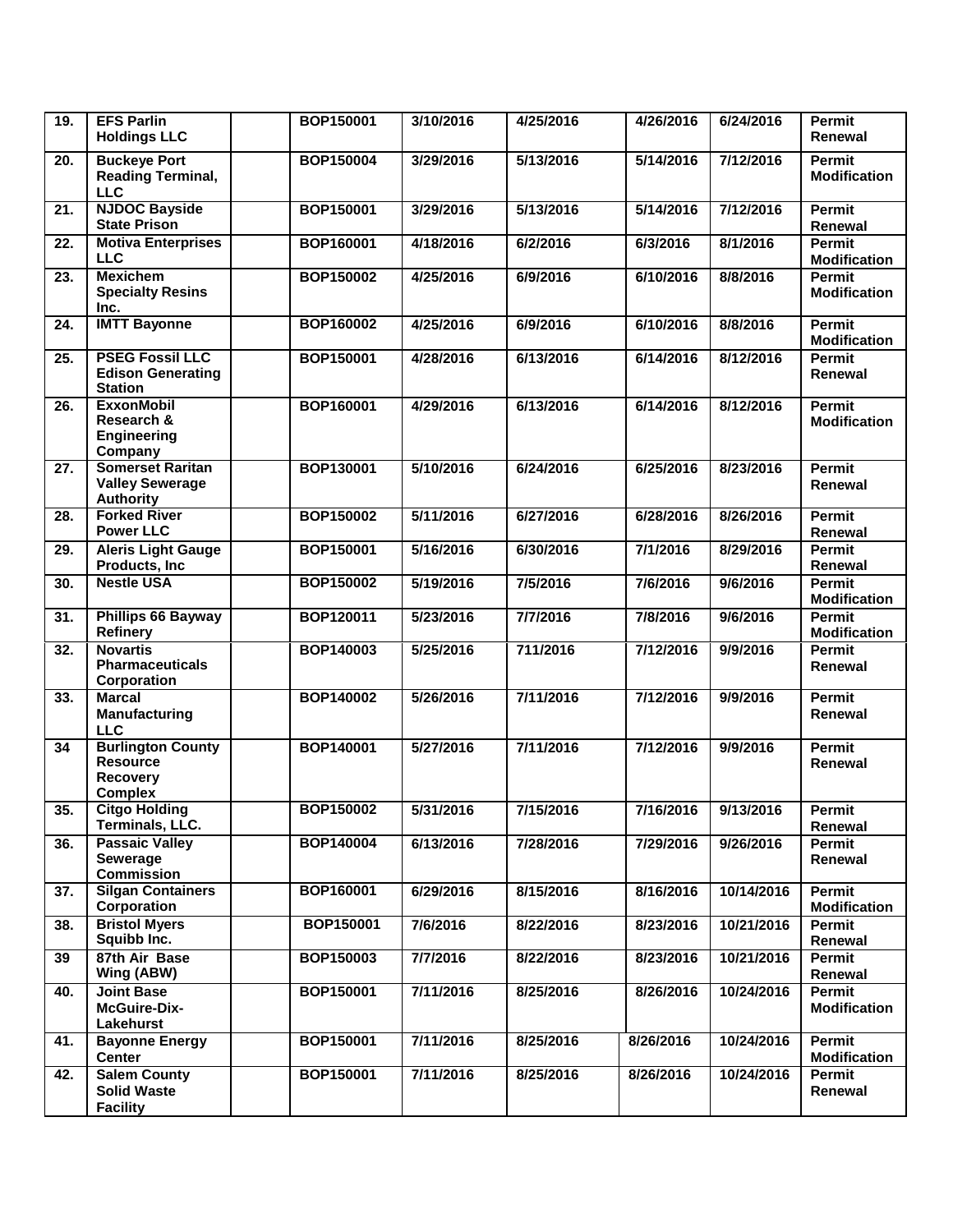| 43.               | <b>Silver Line</b><br><b>Building Products,</b><br><b>LLC</b>       | BOP160001        | 7/18/2016  | 9/1/2016   | 9/2/2016   | 10/31/2016 | Permit<br>Renewal                                 |
|-------------------|---------------------------------------------------------------------|------------------|------------|------------|------------|------------|---------------------------------------------------|
| 44.               | Mondelez Global,<br><b>LLC</b>                                      | <b>BOP160002</b> | 7/18/2016  | 9/1/2016   | 9/2/2016   | 10/31/2016 | <b>Permit</b><br><b>Modification</b>              |
| 45.               | <b>Veolia Energy</b><br><b>Trenton LP</b>                           | <b>BOP150001</b> | 7/25/2016  | 9/8/2016   | 9/9/2016   | 11/7/2016  | Permit<br><b>Modification</b>                     |
| 46.               | <b>PBF Logistics</b><br><b>Products</b><br><b>Terminals LLC</b>     | <b>BOP150001</b> | 7/27/2016  | 9/12/2016  | 9/13/2016  | 11/14/2016 | Permit<br>Renewal                                 |
| 47.               | <b>BL</b> England<br><b>Generating Station</b>                      | <b>BOP140002</b> | 8/1/2016   | 9/15/2016  | 9/16/2016  | 11/14/2016 | <b>Permit</b><br>Renewal &<br><b>Modification</b> |
| 48.               | <b>Vineland City</b><br><b>Sanitary Landfill</b>                    | <b>BOP150001</b> | 8/9/2016   | 9/23/2016  | 9/24/2016  | 11/22/2016 | Permit<br>Renewal                                 |
| 49.               | Equistar<br>Chemicals, LP                                           | <b>BOP160002</b> | 8/15/2016  | 9/29/2016  | 9/30/2016  | 11/28/2016 | <b>Permit</b><br><b>Modification</b>              |
| 50.               | <b>Warren County</b><br><b>District Landfill</b>                    | <b>BOP150001</b> | 8/15/2016  | 9/29/2016  | 9/30/2016  | 11/28/2016 | <b>Permit</b><br>Renewal                          |
| 51.               | <b>ImClone Systems,</b><br><b>LLC</b>                               | <b>BOP150001</b> | 8/15/2016  | 9/29/2016  | 9/30/2016  | 11/28/2016 | Permit<br>Renewal                                 |
| 52.               | <b>Infineum USA LP</b><br><b>Bayway Chemical</b><br>Plant           | BOP160002        | 8/22/2016  | 10/6/2016  | 10/7/2016  | 12/5/2016  | Permit<br><b>Modification</b>                     |
| 53.               | <b>East Jersey State</b><br><b>Prison NJDOC</b>                     | <b>BOP150001</b> | 8/24/2016  | 10/11/2016 | 10/12/2016 | 12/12/2016 | Permit<br>Renewal                                 |
| $\overline{54}$ . | <b>Crown Roll Leaf</b><br>Inc.                                      | BOP140001        | 8/30/2016  | 10/14/2016 | 10/15/2016 | 12/13/2016 | Permit<br>Renewal                                 |
| 55.               | <b>The Lawrenceville</b><br><b>School</b>                           | BOP150002        | 9/6/2016   | 10/21/2016 | 10/22/2016 | 12/20/2016 | Permit<br>Renewal                                 |
| 56.               | E.R. Squibb &<br>Sons, LLC                                          | BOP150001        | 9/07/2016  | 10/24/2016 | 10/25/2016 | 12/23/2016 | Permit<br>Renewal                                 |
| 57.               | <b>Silgan Containers</b><br>Corporation                             | <b>BOP150001</b> | 9/08/2016  | 10/24/2016 | 10/25/2016 | 12/23/2016 | Permit<br>Renewal                                 |
| 58.               | <b>VANJHCS Lyons</b><br><b>Campus</b>                               | BOP150001        | 9/19/2016  | 11/3/2016  | 11/4/2016  | 1/3/2017   | Permit<br>Renewal                                 |
| 59.               | <b>PSEG Fossil LLC</b><br><b>Essex Generating</b><br><b>Station</b> | BOP150001        | 9/19/2016  | 11/3/2016  | 11/4/2016  | 1/3/2017   | <b>Permit</b><br>Renewal                          |
| 60.               | <b>Buckeye Terminal,</b><br><b>LLC</b>                              | <b>BOP150001</b> | 9/21/2016  | 11/72016   | 11/8/2016  | 1/6/2017   | <b>Permit</b><br>Renewal                          |
| 61.               | <b>Essential Power</b><br><b>Operating Co. LLC</b>                  | BOP160003        | 10/11/2015 | 11/25/2016 | 11/26/2016 | 1/24/2017  | Permit<br><b>Modification</b>                     |
| 62.               | <b>Stevens Institute</b><br>of Technology                           | BOP160001        | 10/13/2016 | 11/28/2016 | 11/29/2016 | 1/27/2017  | Permit<br><b>Modification</b>                     |
| 63.               | <b>Paulsboro</b><br><b>Refining Company</b><br><b>LLC</b>           | BOP150003        | 10/20/2016 | 12/5/2016  | 12/6/2016  | 2/3/2017   | Permit<br>Renewal                                 |
| 64.               | <b>General Operating</b><br><b>Permit</b>                           | GOP-008          | 10/21/2016 | 12/5/2016  | 12/6/2016  | 2/3/2017   | Proposed<br>Permit                                |
| 65.               | Equistar<br><b>Chemicals LP</b>                                     | BOP160003        | 10/21/2016 | 12/5/2016  | 12/6/2016  | 2/3/2017   | <b>Permit</b><br><b>Modification</b>              |
| 66.               | <b>Cumberland</b><br><b>County Solid</b><br><b>Waste Facility</b>   | BOP150002        | 11/7/2016  | 12/22/2016 | 12/23/2016 | 2/20/2017  | Permit<br>Renewal                                 |
| 67.               | <b>Middlesex County</b><br><b>Utilities Authority</b>               | BOP160003        | 11/7/2016  | 12/22/2016 | 12/23/2016 | 2/20/2017  | Permit<br><b>Modification</b>                     |
| 68.               | <b>Buckeye Pipeline</b><br><b>Co Linden Station</b>                 | BOP150001        | 11/9/2016  | 12/27/2016 | 12/28/2016 | 2/27/2017  | Permit<br>Renewal                                 |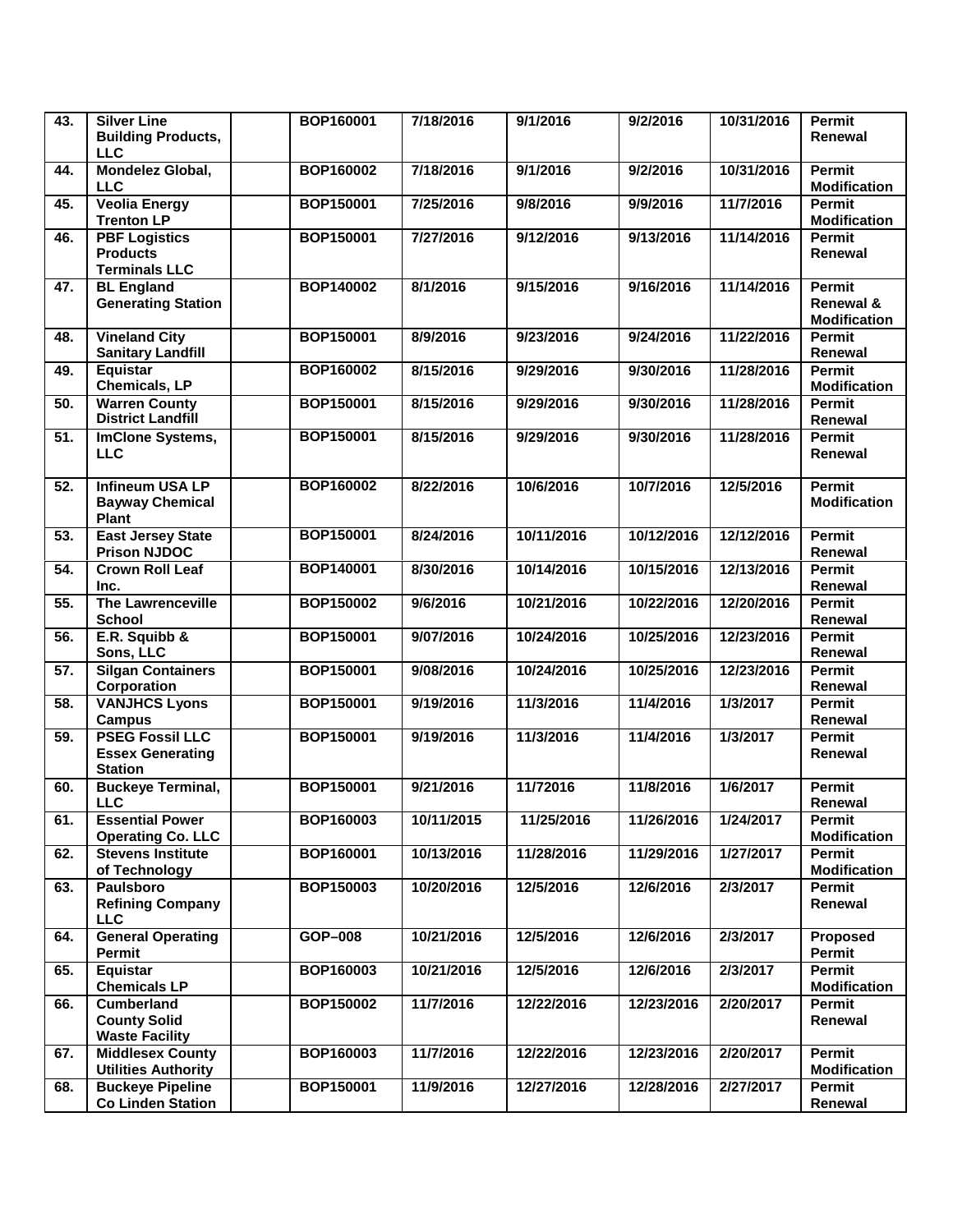| 69.               | Nipro Pharma<br>Packaging<br><b>Americas</b>                          | BOP160002 | 11/14/2016 | 12/29/2016 | 12/30/2016 | 2/28/2017 | <b>Permit</b><br><b>Modification</b> |
|-------------------|-----------------------------------------------------------------------|-----------|------------|------------|------------|-----------|--------------------------------------|
| 70.               | <b>Colonia Pipeline</b><br>Woodbury                                   | BOP150001 | 11/14/2016 | 12/29/2016 | 12/30/2016 | 2/28/2017 | <b>Permit</b><br>Renewal             |
| 71.               | Woodbridge<br><b>Energy Center</b>                                    | BOP160003 | 11/15/2016 | 12/30/2016 | 1/3/2017   | 3/3/2017  | <b>Permit</b><br>Renewal             |
| 72.               | <b>Hackensack</b><br><b>University</b><br><b>Medical Center</b>       | BOP150001 | 11/17/2016 | 1/3/2017   | 1/4/2017   | 3/6/2017  | <b>Permit</b><br><b>Modification</b> |
| 73.               | <b>Joint Base</b><br><b>McGuire-Dix-</b><br><b>Lakehurst</b>          | BOP160001 | 11/17/2016 | 1/3/2017   | 1/4/2017   | 3/6/2017  | <b>Permit</b><br><b>Modification</b> |
| 74.               | <b>PSEG Fossil LLC</b><br>Linden<br>Generating<br><b>Station</b>      | BOP150002 | 11/21/2016 | 1/5/2017   | 1/6/2017   | 3/7/2017  | Permit<br><b>Modification</b>        |
| 75.               | <b>NuStar Terminals</b><br><b>Operations</b><br><b>Partnership LP</b> | BOP160001 | 11/22/2016 | 1/6/2017   | 1/9/2017   | 3/10/2017 | <b>Permit</b><br><b>Modification</b> |
| 76.               | <b>Glacier Garlock</b><br><b>Bearings, LLC</b>                        | BOP160001 | 12/12/2016 | 1/26/2017  | 1/27/2017  | 3/28/2017 | Permit<br>Renewal                    |
| $\overline{77}$ . | <b>Buckeye</b><br>Pennsauken<br><b>Terminal, LLC</b>                  | BOP150001 | 12/12/2016 | 1/26/2017  | 1/27/2017  | 3/28/2017 | <b>Permit</b><br>Renewal             |
| 78.               | <b>EFS Parlin</b><br><b>Holdings, LLC</b>                             | BOP160001 | 12/13/2016 | 1/27/2017  | 1/30/2017  | 3/31/2017 | <b>Permit</b><br><b>Modification</b> |
| 79.               | <b>Carll's Corner</b><br><b>Energy Center</b>                         | BOP150001 | 12/22/2016 | 2/6/2017   | 2/7/2017   | 4/10/2017 | <b>Permit</b><br>Renewal             |
| 80.               | <b>Middle Mar Tee</b><br>Landfill                                     | BOP160001 | 12/27/2016 | 2/13/2017  | 2/14/2017  | 4/17/2017 | Permit<br>Renewal                    |

**Total Permit Records =80**